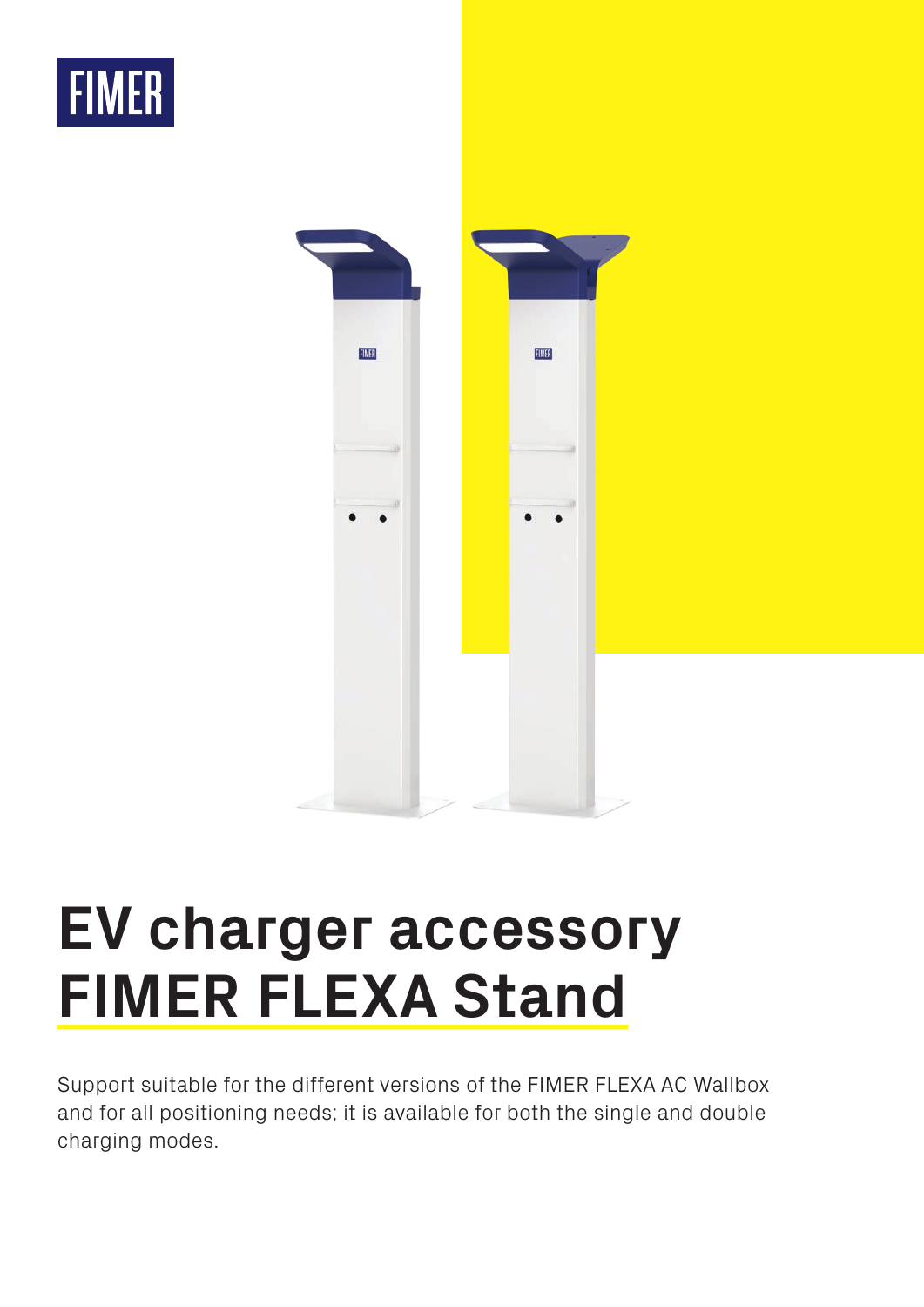The FIMER FLEXA Stand is a support suitable for all different versions of FIMER's AC Wallbox.

Highly flexible, to meet all positioning needs, in both single and double charging mode, it has an optional built-in solution for internal electromechanical protections composed of magnetothermic and type A differential.

The protection devices for the version chosen will be included in the offer.

The FIMER FLEXA Stand has its own lighting, designed to illuminate the charging point and ensure its smooth integration in an urban setting.

## **Technical data**

| Model                                                             | FIMER FLEXA AC Stand - Single                      |                                        |                                        |                                        |  |  |
|-------------------------------------------------------------------|----------------------------------------------------|----------------------------------------|----------------------------------------|----------------------------------------|--|--|
| Maximum power                                                     | 3.7kW                                              | 7.4kW                                  | 11 <sub>k</sub> W                      | 22kW                                   |  |  |
| Standard                                                          | IEC61851-1                                         |                                        |                                        |                                        |  |  |
| Usage compatibility                                               | FIMER FLEXA AC Wallbox                             |                                        |                                        |                                        |  |  |
| Available layouts                                                 | Single sided                                       |                                        |                                        |                                        |  |  |
| Power system                                                      | $1P + N + PE$<br>$3P + N + PE$                     |                                        |                                        |                                        |  |  |
| Rated voltage                                                     | 230/400V AC ± 10%<br>230V AC ± 10%                 |                                        |                                        |                                        |  |  |
| Frequency                                                         | 50-60Hz                                            |                                        |                                        |                                        |  |  |
| Rated current                                                     | 16A                                                | 32A                                    | 16A                                    | 32A                                    |  |  |
| Rated impulse withstand voltage (Uimp)                            | 4 <sub>k</sub> V<br>.                              |                                        |                                        |                                        |  |  |
| "Rated conditional short-circuit<br>current of an assembly (icc)" | 10kA                                               |                                        |                                        |                                        |  |  |
| Rated diversity factor (RDF)                                      | 1                                                  |                                        |                                        |                                        |  |  |
| Degree of pollution                                               | $\sqrt{2}$                                         |                                        |                                        |                                        |  |  |
| <b>EMC</b> classification                                         | Class B emissions                                  |                                        |                                        |                                        |  |  |
| Protective measures against electric shock                        | Class I                                            |                                        |                                        |                                        |  |  |
| Connection to the mains                                           | Permanently connected to the mains                 |                                        |                                        |                                        |  |  |
| Grounding system type                                             | TT or TN (both with PE)                            |                                        |                                        |                                        |  |  |
| Indoor/outdoor installation                                       | External                                           |                                        |                                        |                                        |  |  |
| Fixed or removable installation                                   | Fixed                                              |                                        |                                        |                                        |  |  |
| Overvoltage category                                              | Ш                                                  |                                        |                                        |                                        |  |  |
| IP protection rating                                              | <b>IP55</b>                                        |                                        |                                        |                                        |  |  |
| IK protection rating                                              | IK10                                               |                                        |                                        |                                        |  |  |
| Case material                                                     | AISI 304 stainless steel and 100% recycled plastic |                                        |                                        |                                        |  |  |
| Dimensions<br>.                                                   | 490mm x 574mm x 2072mm                             |                                        |                                        |                                        |  |  |
| Weight                                                            | 46 kg                                              |                                        |                                        |                                        |  |  |
| Operating temperature                                             | $-25+50^{\circ}C$                                  |                                        |                                        |                                        |  |  |
| Storage temperature                                               | $-25+70^{\circ}C$                                  |                                        |                                        |                                        |  |  |
| Humidity                                                          | 095% (non-condensing)                              |                                        |                                        |                                        |  |  |
| Altitude<br>.                                                     | Up to 2000m                                        |                                        |                                        |                                        |  |  |
| Product intended for use by                                       | Unskilled people                                   |                                        |                                        |                                        |  |  |
| Positioning in area with                                          | Unlimited access                                   |                                        |                                        |                                        |  |  |
| Magnetothermal protection                                         | Included<br>MCB 2P D20 10kA                        | Included<br>MCB 2P D40 10kA            | Included<br>MCB 4P D20 10kA            | Included<br>MCB 4P D40 10kA            |  |  |
| Differential protection                                           | RCD 2P Type A 25A 30mA<br>& RCM 6mA DC             | RCD 2P Type A 40A 30mA<br>& RCM 6mA DC | RCD 4P Type A 25A 30mA<br>& RCM 6mA DC | RCD 4P Type A 40A 30mA<br>& RCM 6mA DC |  |  |
| Energy meter                                                      | MID included<br>.                                  |                                        |                                        |                                        |  |  |
| LED lighting                                                      |                                                    |                                        |                                        |                                        |  |  |
| Certification                                                     | CE, AUX, UL                                        |                                        |                                        |                                        |  |  |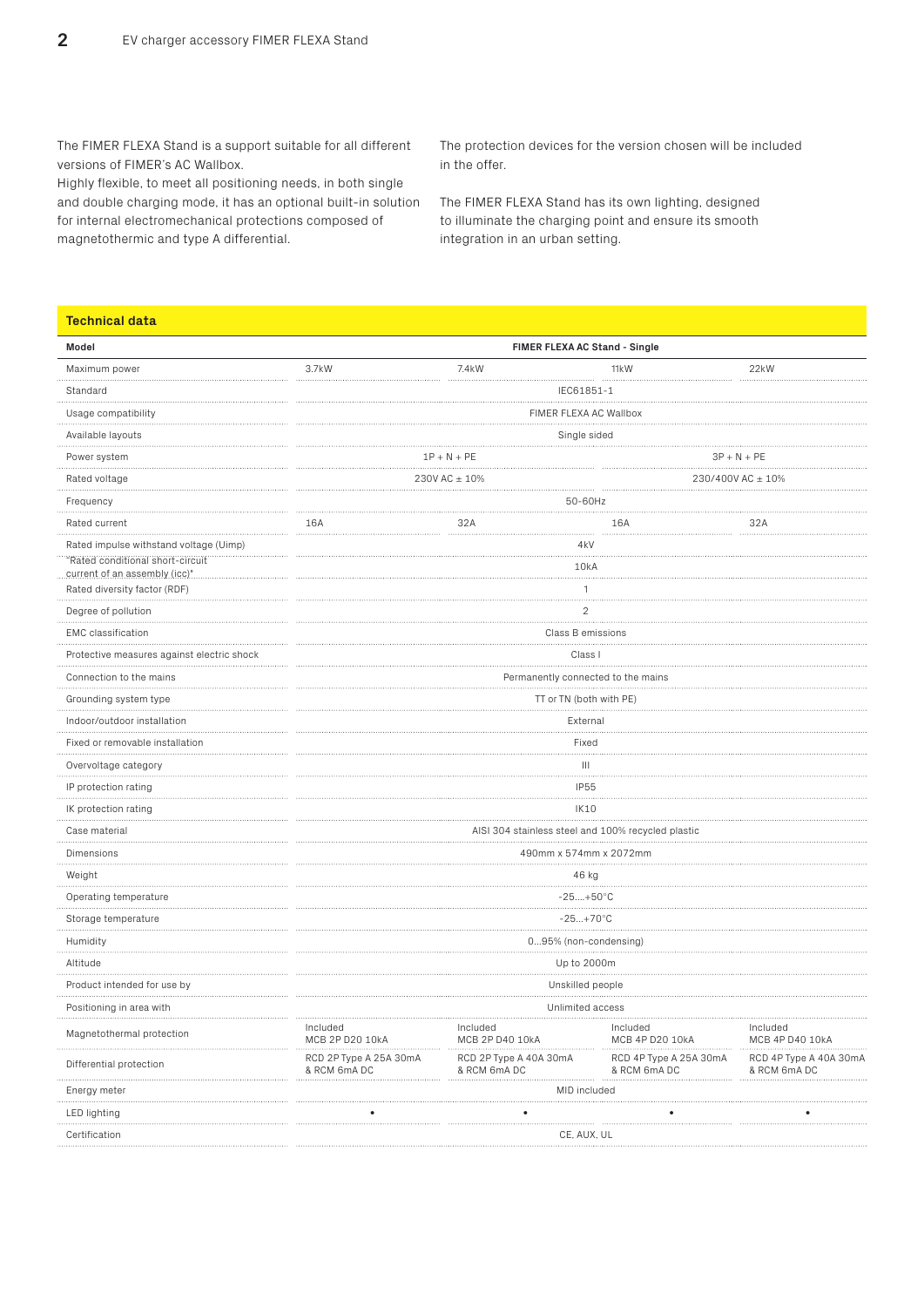| Model                                                              | FIMER FLEXA AC Stand - Double                      |                                        |                                        |                                        |  |  |
|--------------------------------------------------------------------|----------------------------------------------------|----------------------------------------|----------------------------------------|----------------------------------------|--|--|
| Maximum power                                                      | 3.7kW                                              | 7.4kW                                  | 11 <sub>k</sub> W                      | 22kW                                   |  |  |
| Standard                                                           | IEC61851-1                                         |                                        |                                        |                                        |  |  |
| Usage compatibility                                                | FIMER FLEXA AC Wallbox                             |                                        |                                        |                                        |  |  |
| Available layouts                                                  | Double sided                                       |                                        |                                        |                                        |  |  |
| Power system                                                       | $1P + N + PE$<br>$3P + N + PE$                     |                                        |                                        |                                        |  |  |
| Rated voltage                                                      |                                                    | 230V AC ± 10%                          |                                        | 230/400V AC ± 10%                      |  |  |
| Frequency                                                          | 50-60Hz                                            |                                        |                                        |                                        |  |  |
| Rated current                                                      | 16A                                                | 32A                                    | 16A                                    | 32A                                    |  |  |
| Rated impulse withstand voltage (Uimp)                             |                                                    |                                        | 4kV                                    |                                        |  |  |
| "Rated conditional short-circuit"<br>current of an assembly (icc)" | 10kA                                               |                                        |                                        |                                        |  |  |
| Rated diversity factor (RDF)                                       | 1                                                  |                                        |                                        |                                        |  |  |
| Degree of pollution                                                | $\overline{c}$                                     |                                        |                                        |                                        |  |  |
| <b>EMC</b> classification                                          | Class B emissions                                  |                                        |                                        |                                        |  |  |
| Protective measures against electric shock                         | Class I                                            |                                        |                                        |                                        |  |  |
| Connection to the mains                                            | .<br>Permanently connected to the mains            |                                        |                                        |                                        |  |  |
| Grounding system type                                              | TT or TN (both with PE)                            |                                        |                                        |                                        |  |  |
| Indoor/outdoor installation                                        |                                                    |                                        | External                               |                                        |  |  |
| Fixed or removable installation                                    | Fixed                                              |                                        |                                        |                                        |  |  |
| Overvoltage category                                               | Ш                                                  |                                        |                                        |                                        |  |  |
| IP protection rating                                               | <b>IP55</b>                                        |                                        |                                        |                                        |  |  |
| IK protection rating                                               | IK10                                               |                                        |                                        |                                        |  |  |
| Case material<br>.                                                 | AISI 304 stainless steel and 100% recycled plastic |                                        |                                        |                                        |  |  |
| Dimensions<br>.                                                    | 490mm x 574mm x 2072mm                             |                                        |                                        |                                        |  |  |
| Weight                                                             | 48.5 kg                                            |                                        |                                        |                                        |  |  |
| Operating temperature                                              | $-25+50^{\circ}C$<br>.                             |                                        |                                        |                                        |  |  |
| Storage temperature                                                | $-25+70^{\circ}C$                                  |                                        |                                        |                                        |  |  |
| Humidity                                                           | 095% (non-condensing)<br>.                         |                                        |                                        |                                        |  |  |
| Altitude<br>.                                                      | Up to 2000m                                        |                                        |                                        |                                        |  |  |
| Product intended for use by                                        | Unskilled people                                   |                                        |                                        |                                        |  |  |
| Positioning in area with                                           | Unlimited access                                   |                                        |                                        |                                        |  |  |
| Magnetothermal protection                                          | Included<br>2 x MCB 2P D20 10kA                    | Included<br>2 x MCB 2P D40 10kA        | Included<br>2 x MCB 4P D20 10kA        | Included<br>2 x MCB 4P D40 10kA        |  |  |
| Differential protection                                            | RCD 2P Type A 25A 30mA<br>& RCM 6mA DC             | RCD 2P Type A 40A 30mA<br>& RCM 6mA DC | RCD 4P Type A 25A 30mA<br>& RCM 6mA DC | RCD 4P Type A 40A 30mA<br>& RCM 6mA DC |  |  |
| Energy meter                                                       | MID included                                       |                                        |                                        |                                        |  |  |
| LED lighting                                                       |                                                    |                                        |                                        |                                        |  |  |
| Certification                                                      | CE, AUX, UL                                        |                                        |                                        |                                        |  |  |

**Technical data**